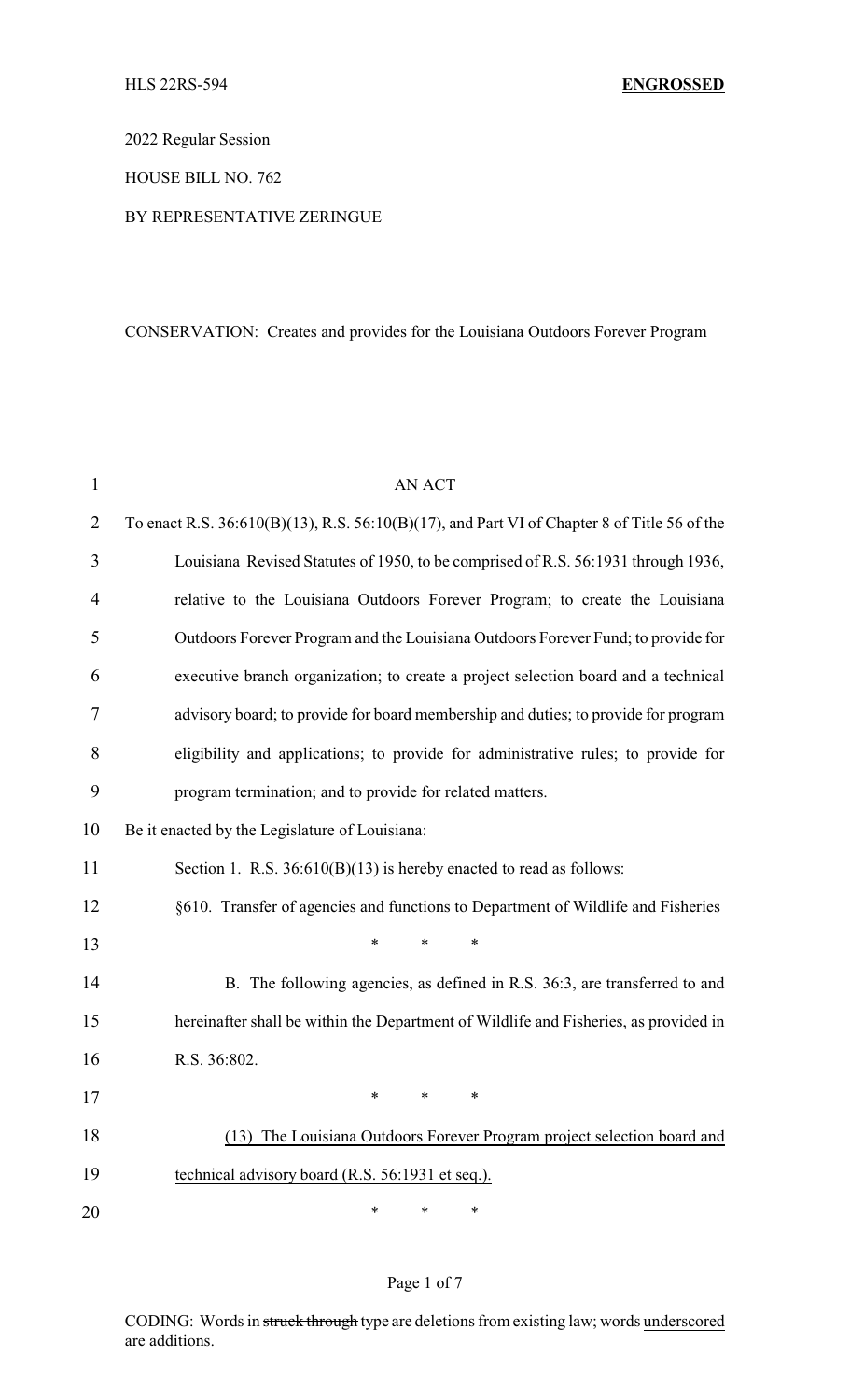| $\mathbf{1}$   | Section 2. R.S. 56:10(B)(17) and Part VI of Chapter 8 of Title 56 of the Louisiana      |
|----------------|-----------------------------------------------------------------------------------------|
| $\overline{2}$ | Revised Statutes of 1950, comprised of R.S. 56:1931 through 1936, are hereby enacted to |
| 3              | read as follows:                                                                        |
| 4              | §10. Annual report to governor; estimate of proposed expenditures; particular funds;    |
| 5              | limitations on purposes for use of monies in particular funds and accounts;             |
| 6              | warrants; vouchers; surplus funds                                                       |
| 7              | *<br>*<br>*                                                                             |
| 8              | <b>B.</b>                                                                               |
| 9              | $\ast$<br>$\ast$<br>*                                                                   |
| 10             | There is hereby created within the Conservation Fund a "Louisiana<br>(17)               |
| 11             | Outdoors Forever Fund". The funds in this account shall be used solely for and in       |
| 12             | accordance with the Louisiana Outdoors Forever Program, provided for in R.S.            |
| 13             | 56:1931 et seq. Any appropriations, public or private grants, gifts, or donations       |
| 14             | received by the state or the Department of Wildlife and Fisheries for the purposes of   |
| 15             | this program shall be credited to the fund. The monies in the fund shall be subject     |
| 16             | to the same requirements as provided for in Paragraph (1) of this Subsection. The       |
| 17             | monies in the fund shall be invested by the treasurer in the same manner as the         |
| 18             | monies in the state general fund and all interest earned shall be deposited and         |
| 19             | credited to the fund after compliance with the requirements of Article VII, Section     |
| 20             | 9(B) of the Constitution of Louisiana. All unexpended or unencumbered monies            |
| 21             | remaining in the fund at the end of the fiscal year shall remain to the credit of the   |
| 22             | fund.                                                                                   |
| 23             | $\ast$<br>$\ast$<br>∗                                                                   |
| 24             | PART VI. LOUISIANA OUTDOORS FOREVER PROGRAM                                             |
| 25             | §1931. Louisiana Outdoors Forever Program; fund                                         |
| 26             | There is hereby established within the Department of Wildlife and Fisheries             |
| 27             | the Louisiana Outdoors Forever Program for the purpose of providing funding for         |
| 28             | outdoor conservation projects in the state. The administration of the program and       |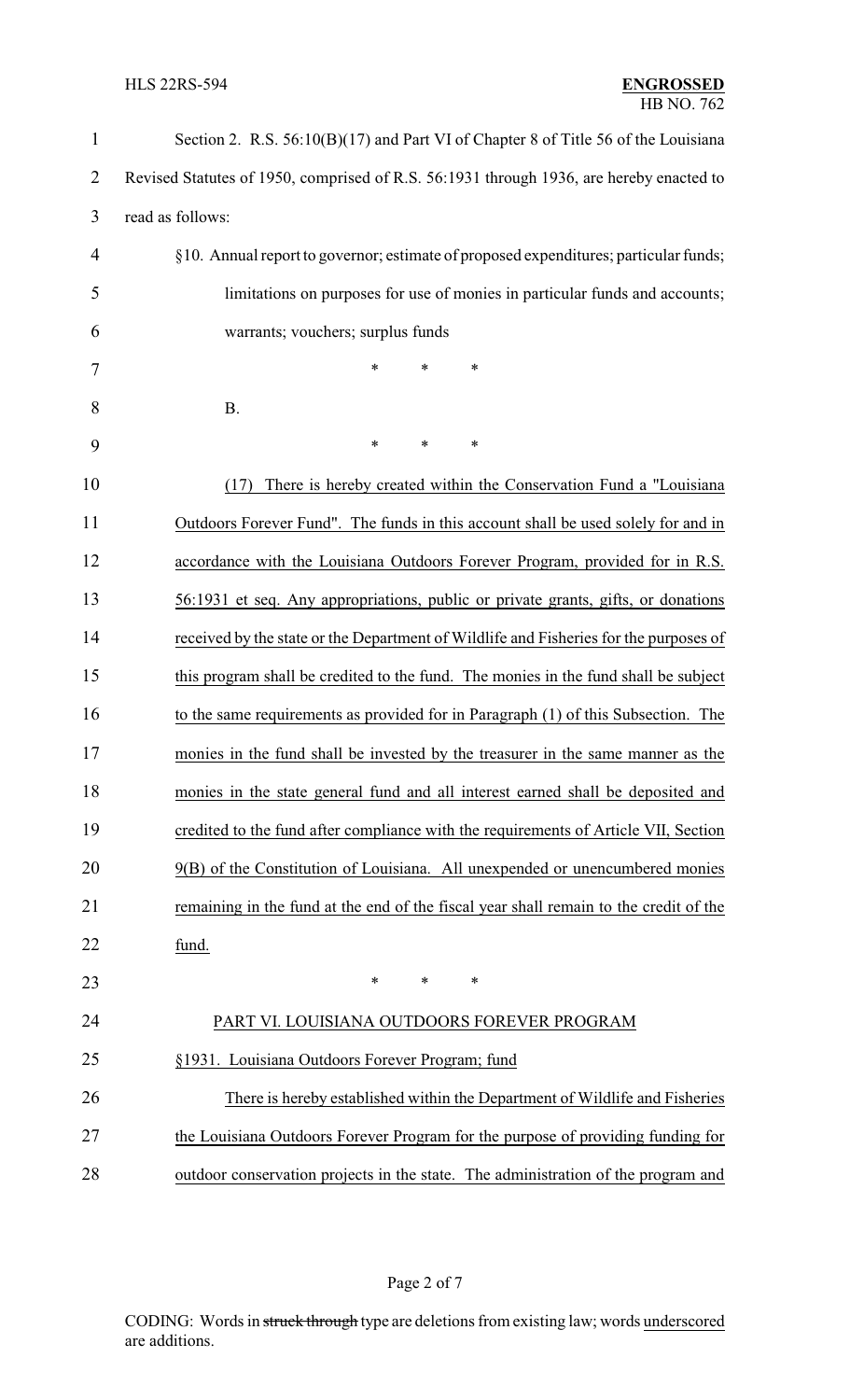| $\mathbf{1}$   | the conservation projects selected for funding under the program shall be funded by |
|----------------|-------------------------------------------------------------------------------------|
| $\overline{2}$ | the Louisiana Outdoors Forever Fund as provided for in R.S. $56:10(B)(17)$ .        |
| 3              | §1932. Project selection board                                                      |
| 4              | A. The program shall be governed by a project selection board composed of           |
| 5              | the following members:                                                              |
| 6              | The governor or his designee.<br>(1)                                                |
| 7              | (2) The executive assistant to the governor for coastal activities his designee.    |
| 8              | The lieutenant governor or his designee from the office of state parks.<br>(3)      |
| 9              | The commissioner of the Department of Agriculture and Forestry or his<br>(4)        |
| 10             | designee.                                                                           |
| 11             | The secretary of the Department of Environmental Quality or his<br>(5)              |
| 12             | designee.                                                                           |
| 13             | The secretary of the Department of Natural Resources or his designee.<br>(6)        |
| 14             | The secretary of the Department of Wildlife and Fisheries or his<br>(7)             |
| 15             | designee.                                                                           |
| 16             | The speaker of the House of Representatives or his designee.<br>(8)                 |
| 17             | (9) The president of the Senate or his designee.                                    |
| 18             | The members of the board representing the Louisiana Legislature shall               |
| 19             | be nonvoting members.                                                               |
| 20             | C. The project selection board shall elect a chairman at its first meeting each     |
| 21             | year. The chairman shall serve a one year term and may be reelected by the board.   |
| 22             | D. The project selection board shall make all final determinations regarding        |
| 23             | the selection of projects for funding under the program.                            |
| 24             | §1933. Technical advisory board                                                     |
| 25             | A. The project selection board shall be advised by a technical advisory board       |
| 26             | composed of the following members:                                                  |
| 27             | (1) Subject matter representatives from the following:                              |
| 28             | The office of the governor.<br>(a)                                                  |
| 29             | (b) The division of administration.                                                 |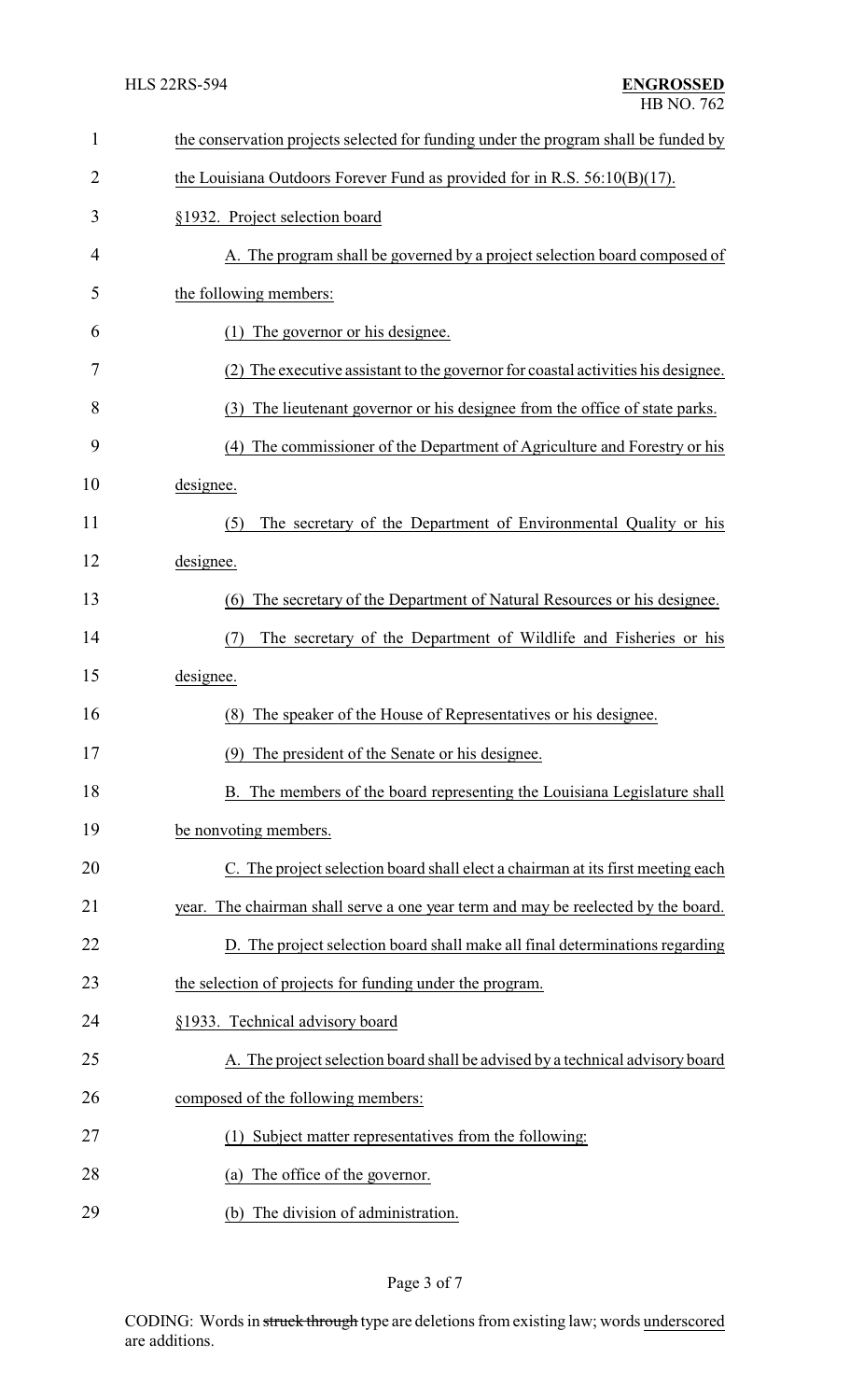| $\mathbf{1}$ | (c) The office of coastal activities.                                               |
|--------------|-------------------------------------------------------------------------------------|
| 2            | (d) The office of state parks.                                                      |
| 3            | The Department of Agriculture and Forestry.<br>(e)                                  |
| 4            | The Department of Environmental Quality.<br>(f)                                     |
| 5            | The Department of Natural Resources.<br>$\left( \varrho \right)$                    |
| 6            | The Department of Wildlife and Fisheries.<br>(h)                                    |
| 7            | Up to three representatives of nonprofit conservation organizations<br>(2)          |
| 8            | having offices in Louisiana and engaged in conservation efforts in the state may be |
| 9            | appointed by the governor, provided that no such representative may participate in  |
| 10           | the evaluation of applications from their own organization.                         |
| 11           | B. The technical advisory board shall review and evaluate applications in           |
| 12           | accordance with the program criteria and scoring and forward assessments to the     |
| 13           | project selection board.                                                            |
| 14           | §1934. Program eligibility; application process                                     |
| 15           | Political subdivisions of the state, including state agencies and local             |
| 16           | governing authorities, and nongovernmental organizations working in coordination    |
| 17           | with public agencies may apply to the program for funding.                          |
| 18           | B. The following types of projects may be eligible for funding:                     |
| 19           | (1) Land conservation of important natural areas, including fish and wildlife       |
| 20           | habitat.                                                                            |
| 21           | (2) Water quality projects related to land conservation or land management,         |
| 22           | including those lands that protect drinking water supplies.                         |
| 23           | (3) Working land, farms, and forested land.                                         |
| 24           | (4) Recreational properties related to important natural areas and public use.      |
| 25           | Historic properties adjacent to or integral to habitat restoration or<br>(5)        |
| 26           | enhancement.                                                                        |
| 27           | C. Application forms as well as information about application requirements          |
| 28           | shall be made available online.                                                     |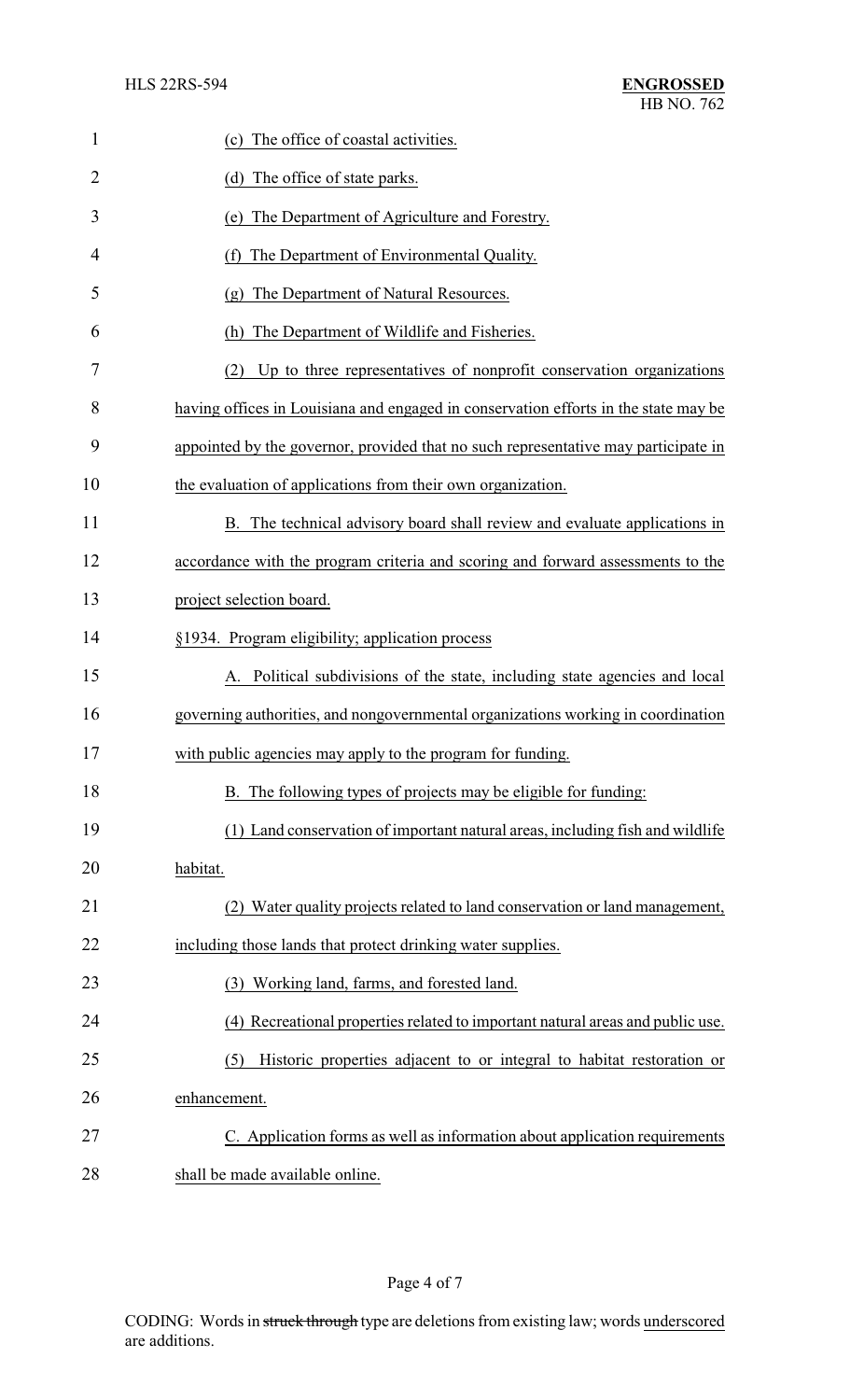| $\mathbf{1}$   | D. Submitted applications shall be evaluated by the technical advisory board         |
|----------------|--------------------------------------------------------------------------------------|
| $\overline{2}$ | and selected by the project selection board using defined criteria and scoring based |
| 3              | on a clear, defensible, science-based process.                                       |
| 4              | E. The department shall, in accordance with the Administrative Procedure             |
| 5              | Act, promulgate rules and regulations necessary to implement this program. Such      |
| 6              | rules shall include procedures for applying to the program and detailed criteria and |
| 7              | scoring to be used by the boards in their evaluation and selection of projects for   |
| 8              | funding.                                                                             |
| 9              | §1935. Transparency                                                                  |
| 10             | The Louisiana Outdoors Forever Program, fund, project selection board, and           |
| 11             | technical advisory board shall be subject to all applicable laws concerning public   |
| 12             | meetings and public records, including the Open Meetings Law, the Public Records     |
| 13             | Law, and the Ethics Code. In addition, the meetings of each board shall be open to   |
| 14             | the public, broadcast via the internet when possible, and allow time for public      |
| 15             | comment. Meeting minutes shall be made available to the public. Information about    |
| 16             | the members of each board shall also be readily available to the public.             |
| 17             | §1936. Program termination                                                           |
|                |                                                                                      |

- 
- 
- 18 The Louisiana Outdoors Forever Program shall terminate on July 1, 2033.

### DIGEST

The digest printed below was prepared by House Legislative Services. It constitutes no part of the legislative instrument. The keyword, one-liner, abstract, and digest do not constitute part of the law or proof or indicia of legislative intent. [R.S. 1:13(B) and 24:177(E)]

| HB 762 Engrossed | 2022 Regular Session | Zeringue |
|------------------|----------------------|----------|
|                  |                      |          |

#### **Abstract:**

Creates the Louisiana Outdoors Forever Program and the Louisiana Outdoors Forever Fund for the purpose of funding public conservation projects in the state.

Present law provides for the offices and agencies within the Dept. of Wildlife and Fisheries.

Proposed law adds the La. Outdoors Forever Program to the list of agencies within the department.

Proposed law creates a La. Outdoors Forever Fund within the Conservation Fund for the purpose of funding the La. Outdoors Forever Program.

### Page 5 of 7

CODING: Words in struck through type are deletions from existing law; words underscored are additions.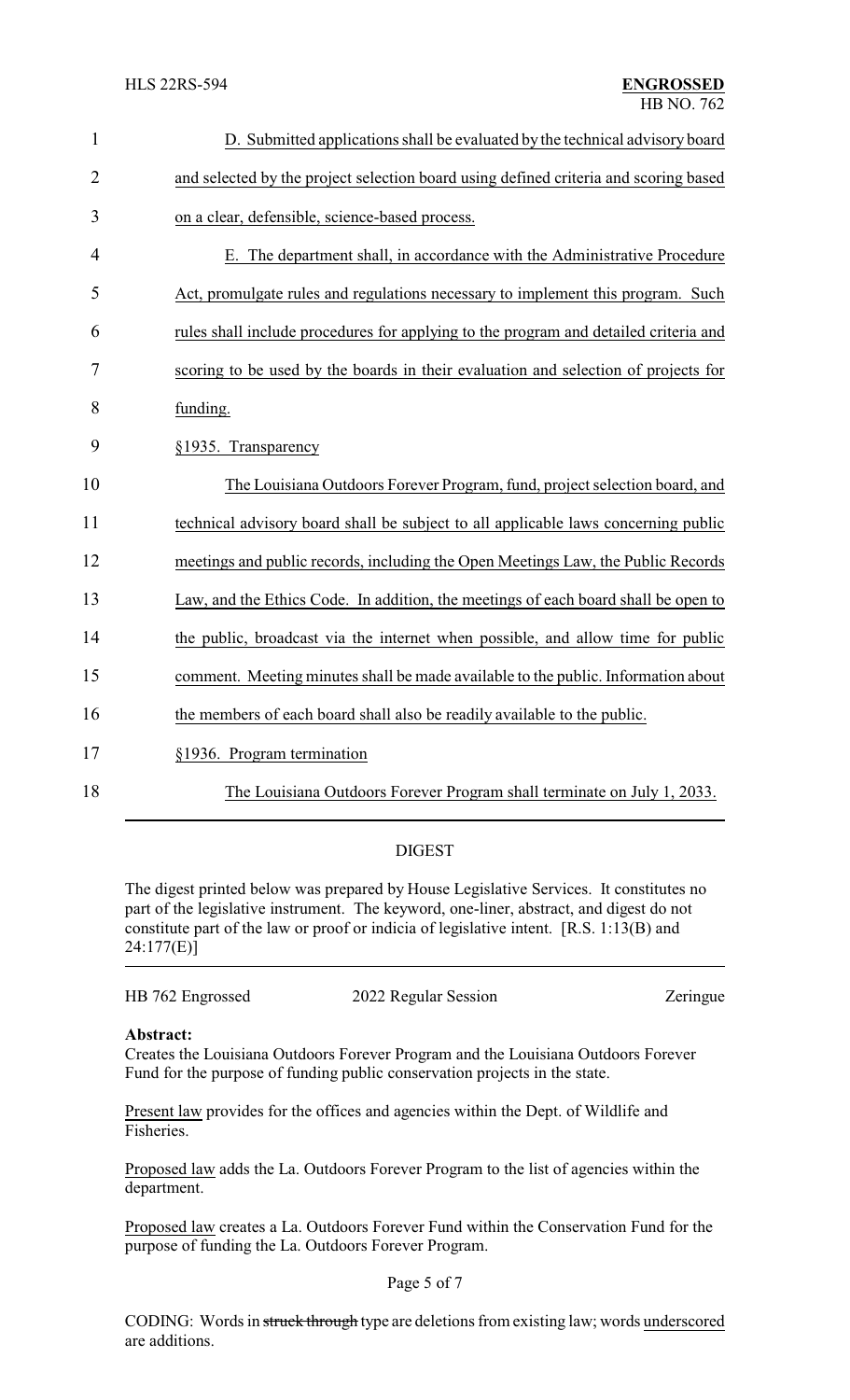Proposed law creates a La. Outdoors Forever Program, which will be governed by a project selection board and advised by a technical advisory board.

Proposed law provides that the project selection board will make all final decisions about which projects will be selected for funding and will have the following subject matter members:

- (1) The governor or his designee.
- (2) The executive assistant to the governor for coastal activities his designee.
- (3) The lieutenant governor or his designee from the office of state parks.
- (4) The commissioner of the Dept. of Agriculture and Forestry or his designee.
- (5) The secretary of the Dept. of Environmental Quality or his designee.
- (6) The secretary of the Dept. of Natural Resources or his designee.
- (7) The secretary of the Dept. of Wildlife and Fisheries or his designee.
- (8) The speaker of the House of Representatives or his designee. (nonvoting)
- (9) The president of the Senate or his designee. (nonvoting)

Proposed law provides that the technical advisory board will evaluate applications submitted under the program and provide recommendations to the project selection board. Specifies that the technical advisory board will consist of up to three representatives from nonprofit conservation groups in the state and subject matter representatives from:

- (1) The office of the governor.
- (2) The division of administration.
- (3) The office of coastal activities.
- (4) The office of state parks.
- (5) The Dept. of Agriculture and Forestry.
- (6) The Dept. of Environmental Quality.
- (7) The Dept. of Natural Resources.
- (8) The Dept. of Wildlife and Fisheries.

Proposed law provides that eligible applicants for program funding are state and local government entities as well as nonprofit organizations working in coordination with public agencies.

Proposed law provides that certain types of conservation projects are eligible for funding under the program, including:

- (1) Land conservation of important natural areas, including fish and wildlife habitat.
- (2) Water quality projects related to land conservation or land management, including those lands that protect drinking water supplies.

### Page 6 of 7

CODING: Words in struck through type are deletions from existing law; words underscored are additions.